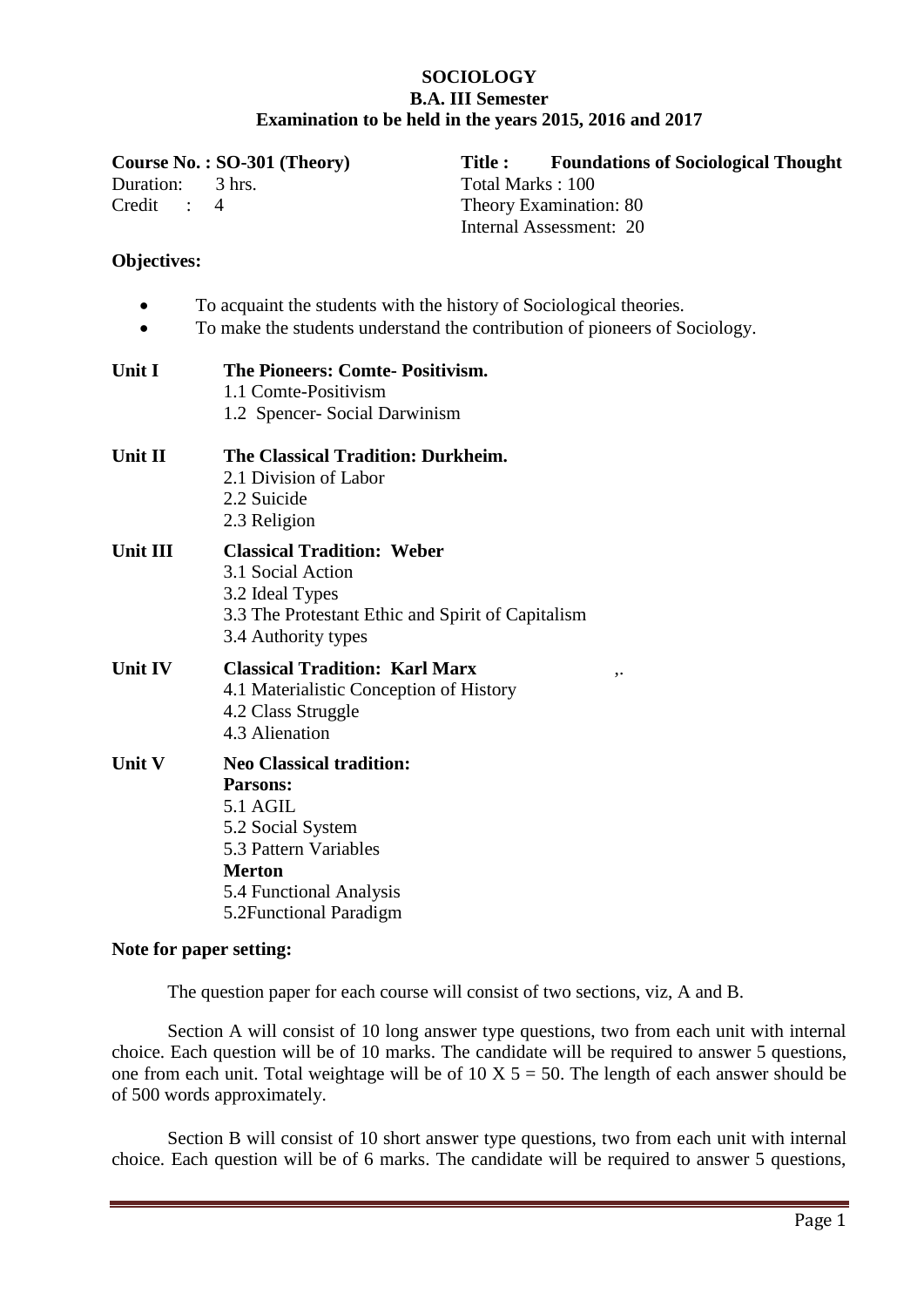one from each unit. Total weightage will be of  $6 \times 5 = 30$ . The length of each answer shall be of 150 words approximately.

# **Distribution of Internal Assessment (Total Marks: 20)**

| (i)  | Class Test                       | 10 marks |                 |
|------|----------------------------------|----------|-----------------|
| (ii) | Two Written Assignments $\ell$ : | 10 marks | (05 marks each) |
|      | Project reports                  |          |                 |

| 1. Ritzer           | Sociological theory.                              |
|---------------------|---------------------------------------------------|
| 2. Max Weber        | The Protestant Ethic & the Spirit of Capitalism.  |
| 3. Emile Durkheim   | The Rules of Sociological Method.                 |
| 4. Emile Durkheim   | The Division of Labour in society.                |
| 5. Emile Durkheim   | Suicide.                                          |
| 6. Robert K. Merton | Social Theory & Social Structure.                 |
| 7. Francis Abraham  | Sociological Theory.                              |
| 8. Abraham & Morgan | Sociological Thought.                             |
| 9. Coser            | Master's of Sociological Thought.                 |
| 10. Talcott Parsons | Structure of social action.                       |
| 11. J. H. Turner    | The Structure of Sociological Theory.             |
| 12. Raymond Aron    | Main currents in Sociological Thought Vol. I & II |
| 13. Fletcher        | <b>Making of Sociology</b>                        |
|                     |                                                   |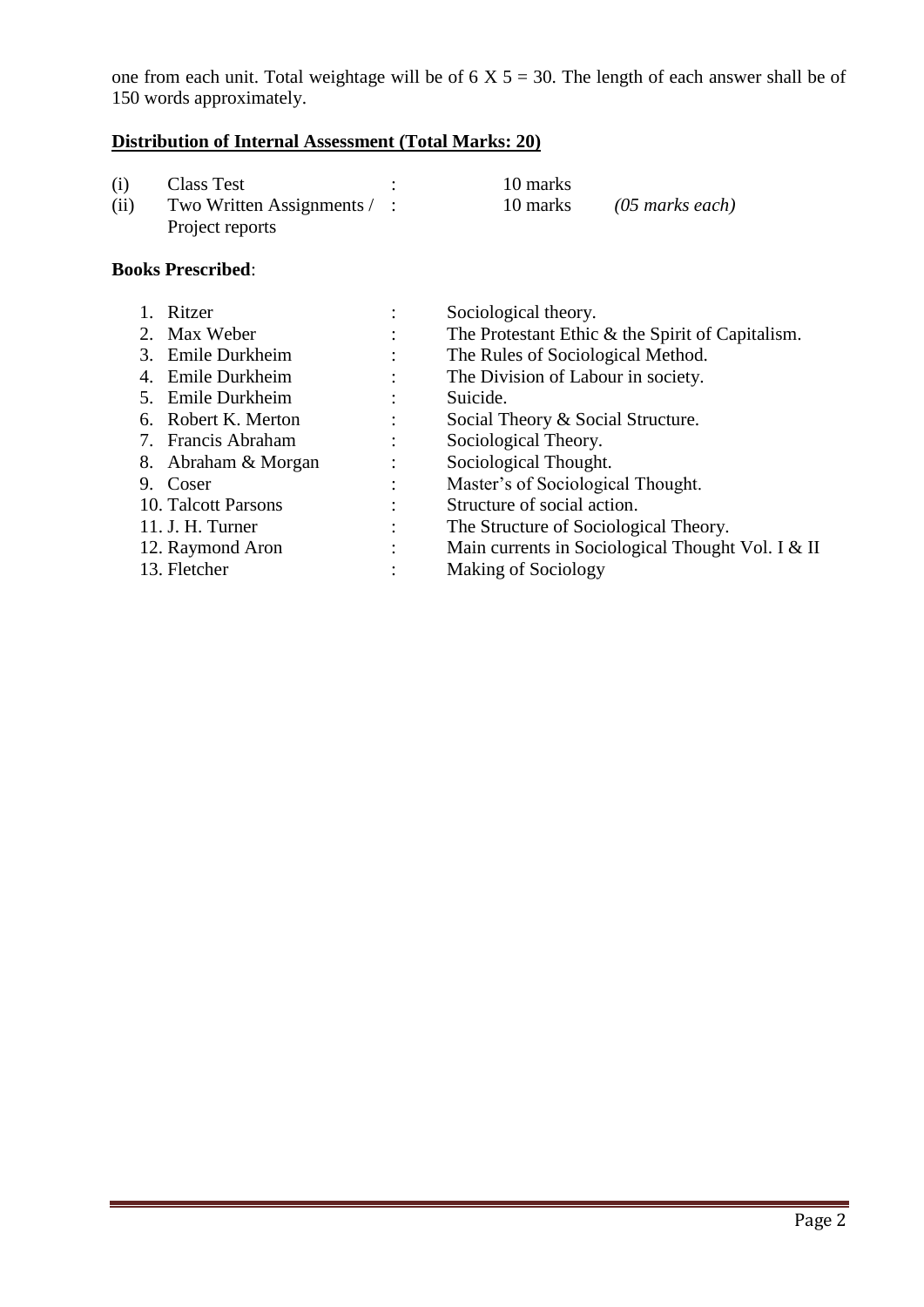## **SOCIOLOGY B.A. IV Semester Examination to be held in the years 2015, 2016 and 2017**

Duration: 3 hrs.

Credit : 4

**Course No. : SO-401 (Theory) Title : Indian Society- Issues and problems** Total Marks : 100 Theory Examination: 80 Internal Assessment: 20

## **Objectives:**

- To acquaint the students with the distinctive features of the Indian society;
- To make the students understand the issues & the social problems of Indian Society.

## **UNIT – I Basics ( Concepts & approaches)**

- 1.1 Concept and characteristics of social problems
- 1.2 Rural and urban social problems
- 1.3 Approaches to social problems
- 1.4 Social problems and social change in India.

## **UNIT – II Structural**

- 2.1 Poverty
- 2.2 Inequality of caste and gender.
- 2.3 Disharmony Religious and Regional.
- 2.4 Disharmony Backward Classes and Dalits

## **UNIT – III Familial**

- 3.1 Dowry
- 3.2 Divorce
- 3.3 Domestic violence
- 3.4 Child abuse and Youth unrest

## **UNIT-IV Developmental**

- 4.1 Regional disparities
- 4.2 Displacement
- 4.3 Ecological degradation and environmental pollution
- 4.4 Terrorism

## **UNIT – V Disorganizational**

- 5.1 Crime and Delinquency
- 5.2 Drug Addiction
- 5.3 Alcoholism
- 5.4 Corruption

## **Note for paper setting:**

The question paper for each course will consist of two sections, viz, A and B.

Section A will consist of 10 long answer type questions, two from each unit with internal choice. Each question will be of 10 marks. The candidate will be required to answer 5 questions, one from each unit. Total weightage will be of 10 X  $5 = 50$ . The length of each answer should be of 500 words approximately.

Section B will consist of 10 short answer type questions, two from each unit with internal choice. Each question will be of 6 marks. The candidate will be required to answer 5 questions,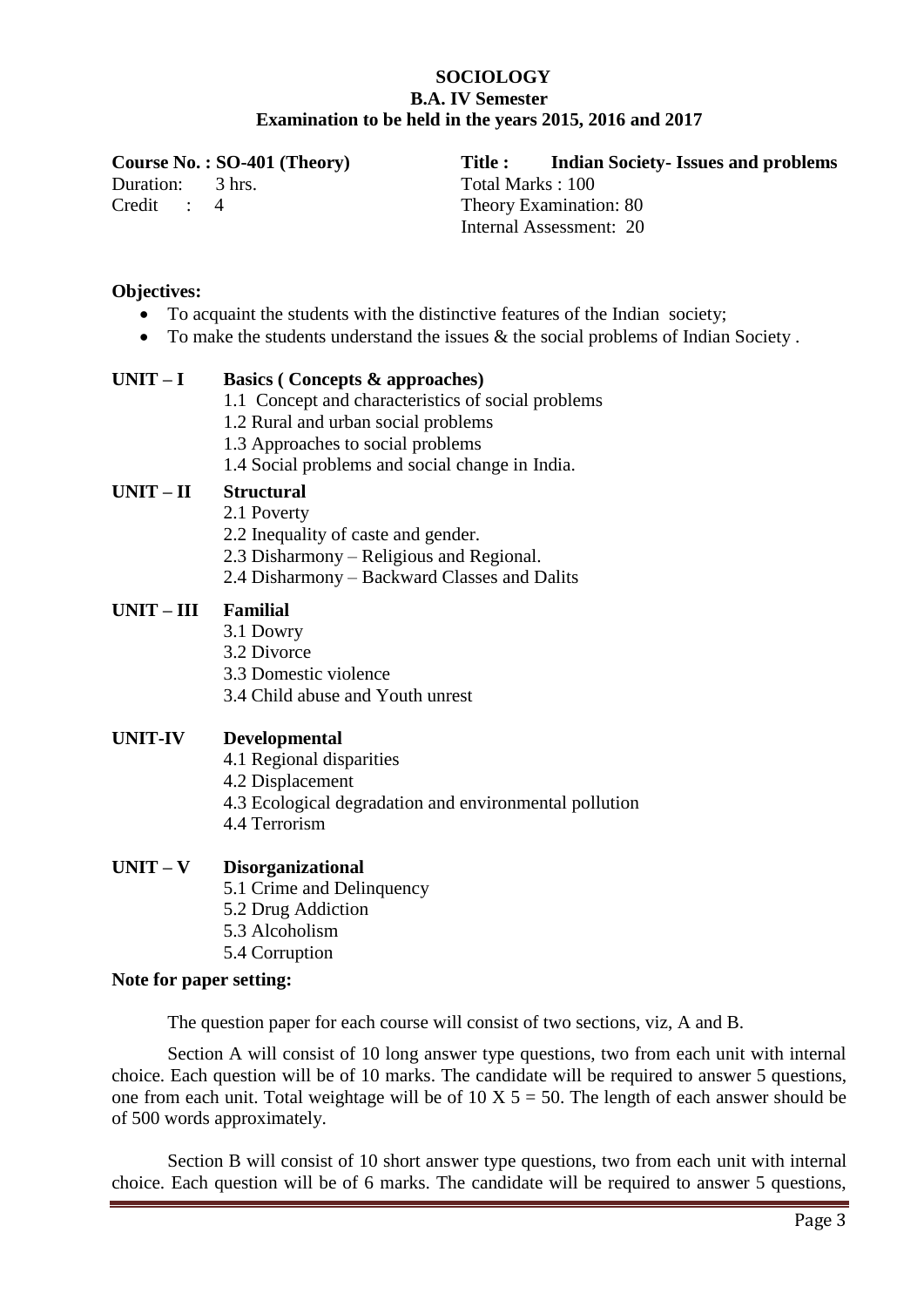one from each unit. Total weightage will be of  $6 \times 5 = 30$ . The length of each answer shall be of 150 words approximately.

# **Distribution of Internal Assessment (Total Marks: 20)**

| (i)  | Class Test                | 10 marks |                 |
|------|---------------------------|----------|-----------------|
| (ii) | Two Written Assignments / | 10 marks | (05 marks each) |
|      | Project reports           |          |                 |

| 1. | Ram Ahuja              | $\bullet$            | Social Problems in India.                     |
|----|------------------------|----------------------|-----------------------------------------------|
| 2. | Ram Ahuja              | $\ddot{\phantom{0}}$ | Society in India.                             |
| 3. | B. Kuppuswamy          | $\ddot{\cdot}$       | Social change in India.                       |
| 4. | Howard S. Becker       | $\mathcal{L}$        | Social Problems A Modern Approach.            |
| 5. | Merton & Nisbet (eds.) | $\ddot{\phantom{0}}$ | Contemporary Social Problems.                 |
| 6. | Attarchand             | $\ddot{\phantom{a}}$ | Poverty And Underdevelopment: New Challenges. |
| 7. | M.N. Srinivas          |                      | Social Change in Modern India.                |
| 8. | Veena Das(ed)          | $\ddot{\phantom{0}}$ | Mirrors of Violence: Communities, Riots and   |
|    |                        |                      | Survivors in South Asia.                      |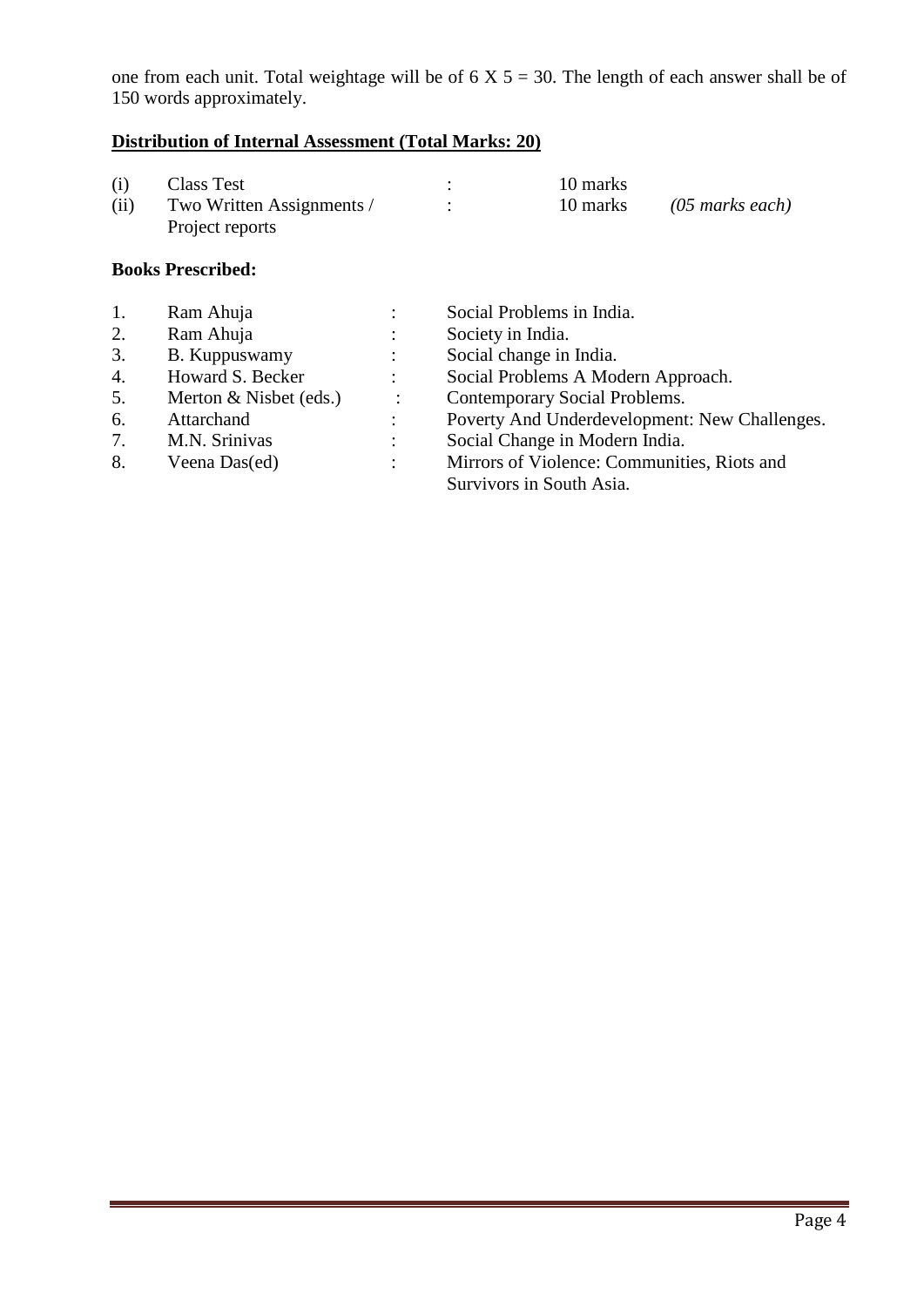## **SOCIOLOGY B.A. V-Semester Examination to be held in the years 2015, 2016 and 2017**

**Course No. : SO-501 (Theory) Title : Social Research**  Duration: 3 hrs. Credit : 4

Total Marks : 100 Theory Examination: 80 Internal Assessment: 20

## **Objectives:**

- To acquaint the students with different components of Social Research
	- To train the students to enable them to pursue research in future career.

## **UNIT – I Social Research**

- 1.1 Meaning, objectives and significance of research
- 1.2 Steps in Research Process
- 1.3 Hypothesis
- 1.4 Concept of Objectivity
- 1.5 Methodology

## **UNIT- II Types Of Research**

- 2.1 Basic and Applied
- 2.2 Exploratory
- 2.3 Descriptive
- 2.4 Experimental

## **UNIT – III Sampling Design**

3.1 Meaning and Significance of Sampling 3.2 Probability sampling—Simple random , Complex—cluster, systematic and stratified.

3.3 Non- Probability sampling—accidental, quota and purposive sampling

#### **UNIT – IV Tools And Techniques Of Data Selection**

- 4.1 Social Survey ( Data—primary and secondary)
- 4.2 Observation—participatory and non- participatory
- 4.3 Interview and its types
- 4.4 Schedule and questionnaire

## **UNIT – V Basic Statistics:**

- 5.1 Meaning of Central tendency: Mean, Median, Mode
- 5.2 Presentation of data: Graphs and Histograms.

#### **Note for paper setting:**

The question paper for each course will consist of two sections, viz, A and B.

Section A will consist of 10 long answer type questions, two from each unit with internal choice. Each question will be of 10 marks. The candidate will be required to answer 5 questions, one from each unit. Total weightage will be of 10 X  $5 = 50$ . The length of each answer should be of 500 words approximately.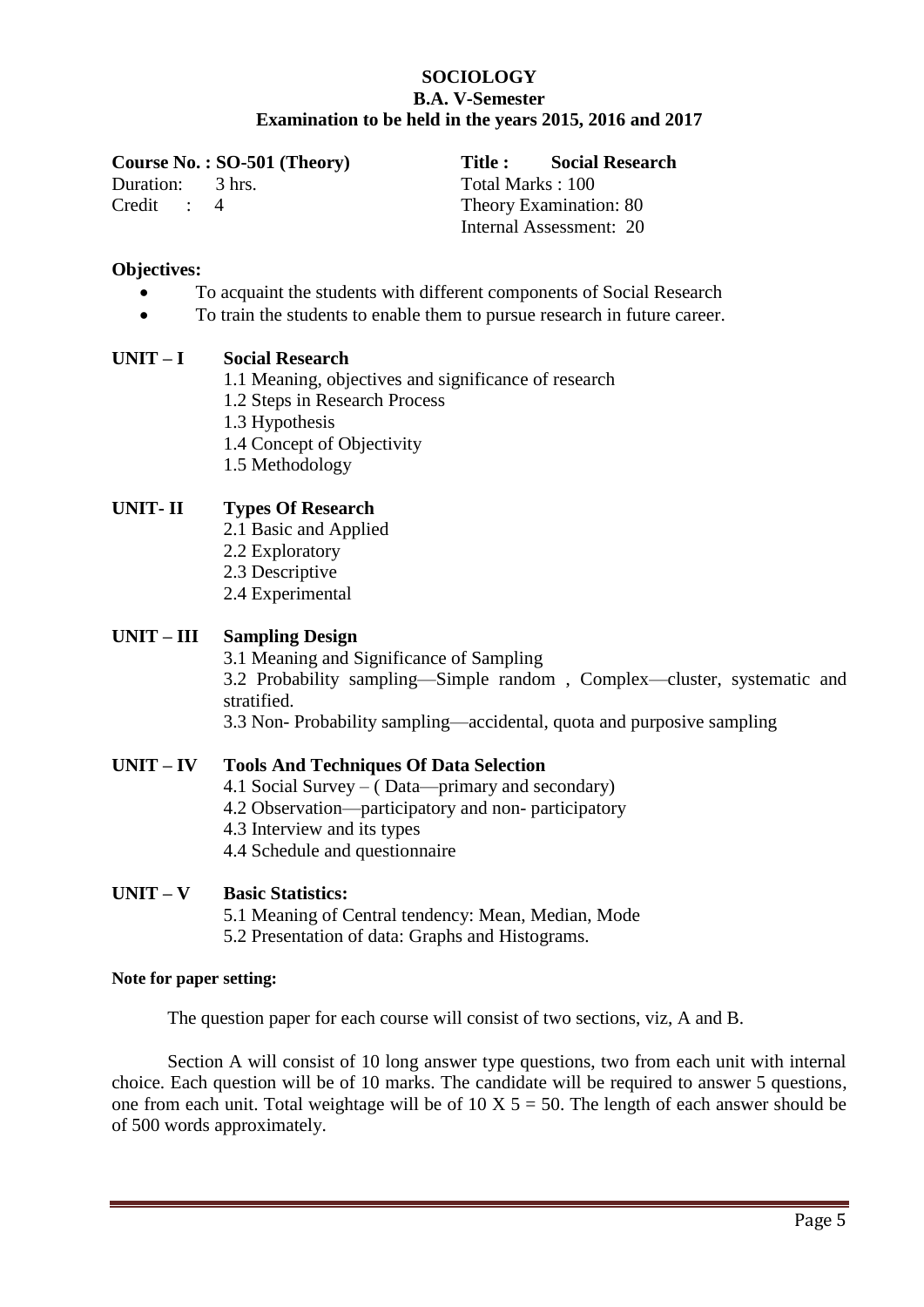Section B will consist of 10 short answer type questions, two from each unit with internal choice. Each question will be of 6 marks. The candidate will be required to answer 5 questions, one from each unit. Total weightage will be of  $6 \times 5 = 30$ . The length of each answer shall be of 150 words approximately.

# **Distribution of Internal Assessment (Total Marks: 20)**

| (i)  | Class Test                         | 10 marks |                 |
|------|------------------------------------|----------|-----------------|
| (ii) | Two Written Assignments $\angle$ : | 10 marks | (05 marks each) |
|      | Project reports                    |          |                 |

| 1. | F.N. Kerlinger  | Methods & Issues in Social Research.            |
|----|-----------------|-------------------------------------------------|
| 2. | K. Bailey       | Methods of Social Research.                     |
| 3. | Goode and Hatt: | Methods in Social Research.                     |
| 4. | P.V. Young      | Scientific Social Surveys & Research            |
| 5. | Cohen & Nagel:  | An Introduction to Logic and Scientific Method. |
| 6. | Kothari         | Research Methods.                               |
| 7. | Jaspal Singh    | Introduction to Social Research.                |
| 8. | Ram Ahuja       | <b>Research Methodology</b>                     |
| 9. | S.P.Gupta       | <b>Statistical Methods</b>                      |
|    |                 |                                                 |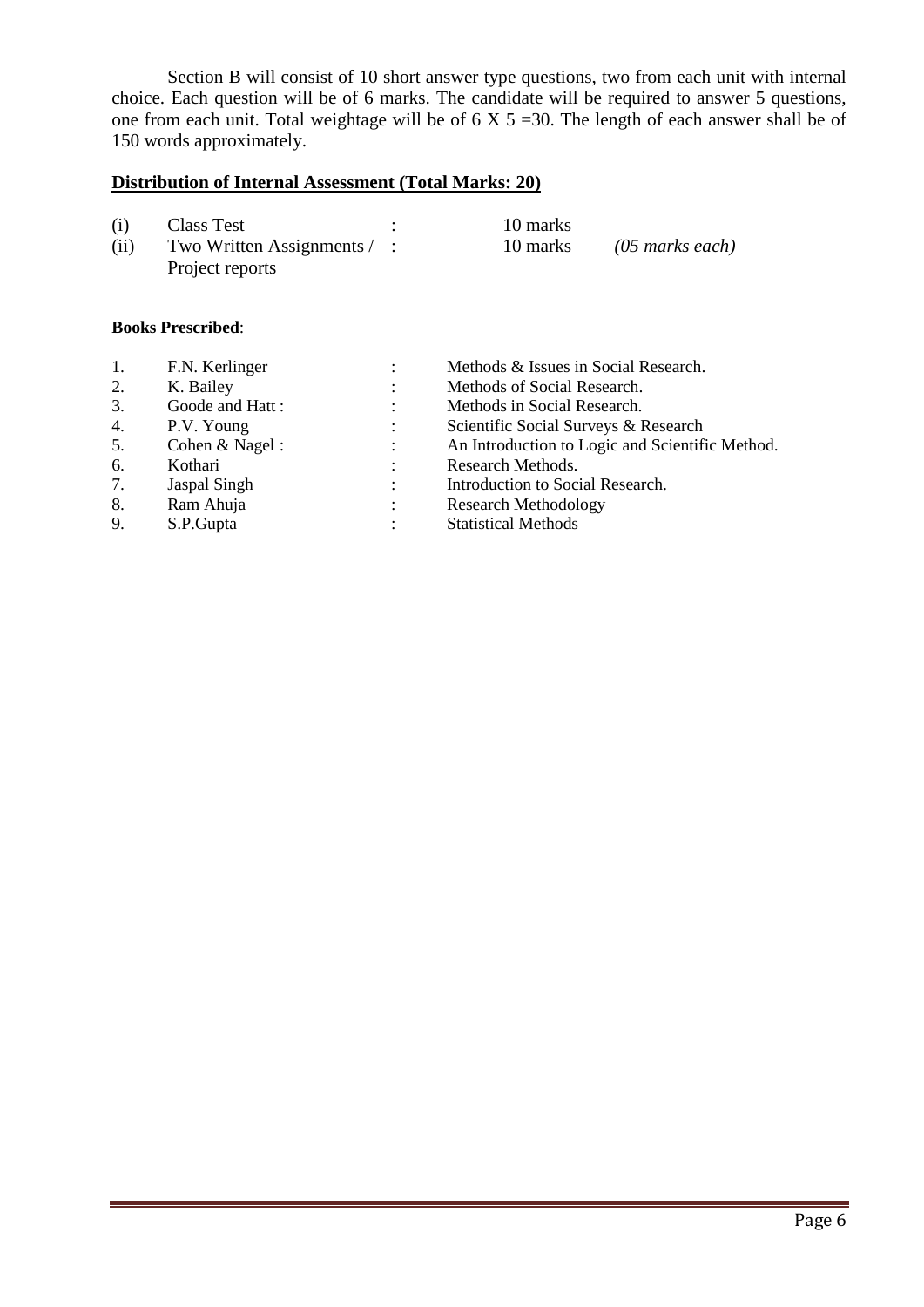## **SOCIOLOGY B.A. VI-Semester Examination to be held in the years 2015, 2016 and 2017**

Duration: 3 hrs. Credit : 4

#### **Course No. : SO-601 (Theory) Title : Social Change and Development in India**  Total Marks : 100 Theory Examination: 80 Internal Assessment: 20

## **Objectives:**

- To familiarize the students of sociology about the social change & development in India.
- To make them understand different processes and dimensions of Social Change
- To acquaint them with various development schemes of Social development in India

| <b>Unit-I</b> | <b>Modernization Of Indian Tradition</b><br>1.1 Indian Social Values: Traditional & Modern<br>1.2 Phases of Modernization in post independent India<br>1.3 Modernization and Resilience of tradition<br>1.4 Factors and forces : Education, legislation and mass media |
|---------------|------------------------------------------------------------------------------------------------------------------------------------------------------------------------------------------------------------------------------------------------------------------------|
| Unit-II       | <b>Processes of Change</b><br>2.1 Sanskritization<br>2.2 Westernization<br>2.3 Secularization<br>2.4 Social Movements and Mobilization                                                                                                                                 |
| Unit-III      | <b>Changes In The System Of Social Stratification</b><br>3.1 Meaning and Characteristic of Stratification.<br>3.2 Changing dimensions of caste structure<br>3.3 Changing dimensions of class structure<br>3.4 Changing dimensions of power structure                   |
| Unit- $1V$    | <b>Changes In Family, Marriage And Kinship</b><br>4.1 Changes in the family system – (from joint to nuclear)<br>4.2 Family in the urban and industrial setting<br>4.3 Changing marriage pattern<br>4.4 Regional valuation kinship system                               |
| Unit-V        | <b>Social Development In India</b><br>5.1 Development schemes for Scheduled Castes/Backward classes<br>5.2 Development schemes for Scheduled Tribes<br>5.3 Development schemes for women<br>5.4 Development schemes for children                                       |
|               |                                                                                                                                                                                                                                                                        |

## **Note for paper setting:**

The question paper for each course will consist of two sections, viz, A and B.

Section A will consist of 10 long answer type questions, two from each unit with internal choice. Each question will be of 10 marks. The candidate will be required to answer 5 questions, one from each unit. Total weightage will be of  $10 \text{ X } 5 = 50$ . The length of each answer should be of 500 words approximately.